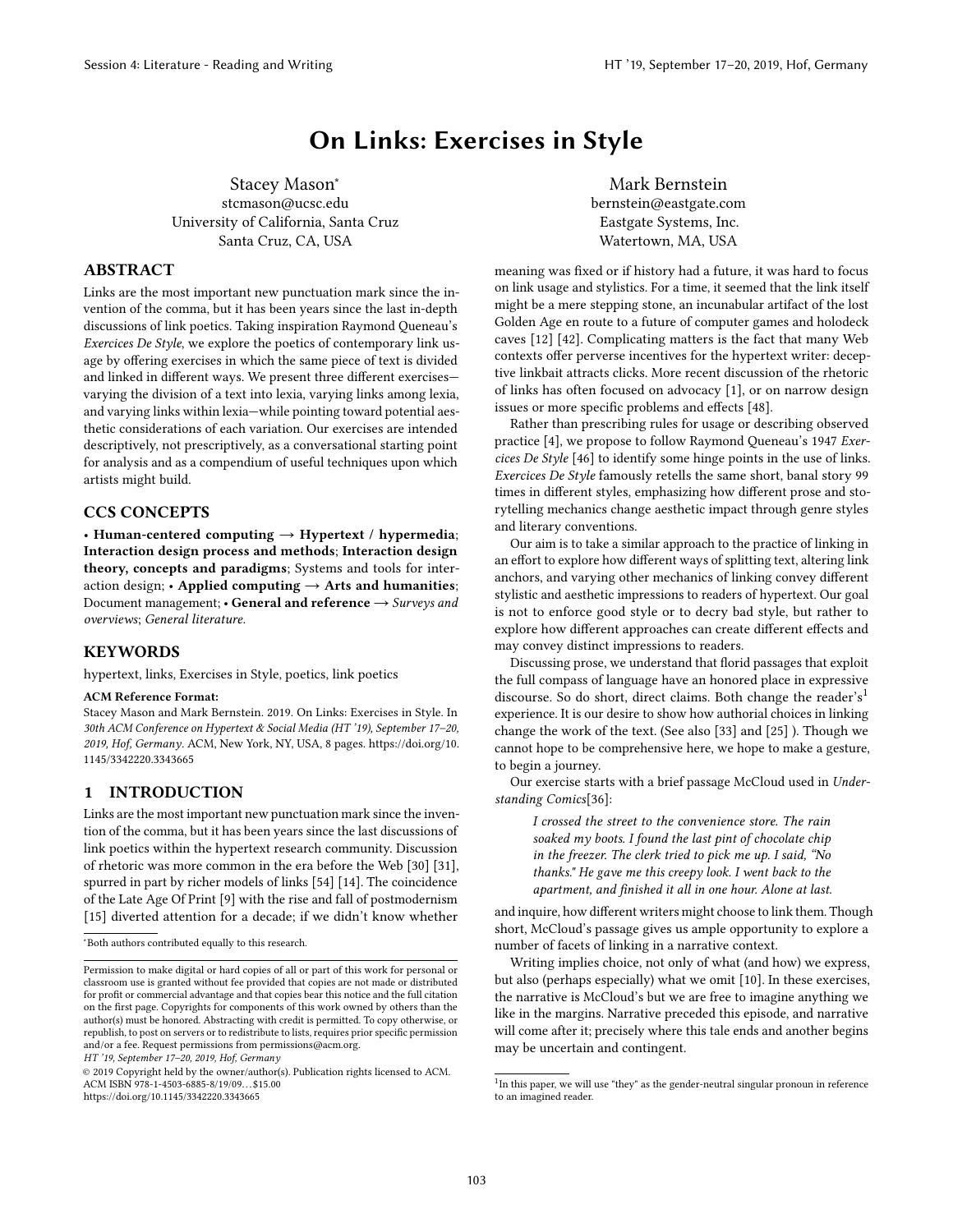## 2 DIVIDING LEXIA

Before we can link, we must divide; links exist to join, and our links must have "writing spaces" (or pages, or lexia) to connect. The problem of how best to divide a notionally-continuous text into lexia, now seldom mentioned, was a central controversy of early hypertext research. Should a hypertext aspire to seamless continuity in support of the perfluent narrative dream [\[18\]](#page-6-7), or should it expose its structural members? [\[50\]](#page-7-10) [\[49\]](#page-7-11). If continuity is desired, is that best achieved by making transitions more efficient or by fluid animation of the transitions [\[55\]](#page-7-12)? If we wish to emphasize the discrete charm of the hypertext unit, how big should the lexia be? In particular, should lexia acknowledge the size and nature of a screen that had (in those days) perhaps 512 x 348 pixels? Or should the unit be larger than the screen, privileging scrolling within the page and linking outside it [\[23\]](#page-7-13)? Either decision might greatly impact the pacing and perceived interactivity of the work.

Thus how our text is divided has great impact on our reader's experience. Explorations of these divisions follow.

## 2.1 Sentence and Paragraph

We might, for example, use the text's punctuational cues to divide it into units; sentences and paragraphs are, after all, familiar expressive forms.

I crossed the street to the convenience store.  $\rightarrow$  The rain soaked my boots.

This is a reasonable starting point, but often proves insufficient. A single action may span more than a sentence or more than a paragraph; here, for example, the consequence of wet feet follows directly from the decision to go to the convenience store, and splitting the action across discrete lexia obscures that relation.

#### 2.2 Dramatic Beats

We might instead divide the text into more-or-less coherent and discrete actions, or into dramatic beats [\[37\]](#page-7-14).

I crossed the street to the convenience store. The rain soaked my boots.

↓

I found the last pint of chocolate chip in the freezer. The clerk tried to pick me up. I said, "No thanks." He gave me this creepy look.

#### $\perp$

I went back to the apartment, and finished it all in one hour. Alone at last.

Here, the causality problem from the previous example is largely resolved; we have three actions in three disparate locations. In a film, we might express this through a sequence of three shots: crossing the street in the rain, the convenience store interior, and then eating the ice cream alone in our apartment. There is no need to supply an explanation or transition; the sequence of images supplies an implicit narrative closure here, just as in the cinematic cut [\[38\]](#page-7-15).

## 2.3 Protagonist Throughline

Reviewing McCloud's passage, we might identify that the protagonist's experience is clearly described in three actions, and that the residue of the text annotates her internal, emotional reaction to external events.

$$
\begin{array}{c}\nI\text{ crossed the street...} \\
\downarrow \\
I\text{found the last pint...} \\
\downarrow \\
I\text{ went back to the apartment...}\n\end{array}
$$

We might, in fact, speculate that punctuation in McCloud's passage expresses the inchoate desire for the yet-uninvented link. We could clarify the action by expressing the protagonist throughline explicitly as a sequence of three lexia, joined directly and also ornamented with emotive annotations. We could treat the emotional reaction as a mirror world [\[6\]](#page-6-8), thereby emphasizing the expressionist duality of the narrator's mundane urban existence and her far less mundane emotional response.

#### 2.4 Antagonist Throughline

Rather than focus on the protagonist's actions, we might instead cast her into even higher relief by focusing not on her own activity but on all that surrounds her. In this telling, we might usefully begin in media res with that primary antagonist, the clerk.



Alone at last.

By beginning with the malevolent clerk, he shadows the entire passage. Had we begun with the rain or the ice cream, the clerk might seem a detail. We might choose to begin here for clarity, so the reader appreciates the importance of the clerk at once or because the clerk explains something that happened earlier but that we will describe later [\[19\]](#page-6-9) [\[5\]](#page-6-10), even though its placement here raises a brief ambiguity: is the narrator rejecting the sexual advance or the ice cream? That ambiguity might well trip the reader, leading us to reflect, if only for a moment, about what is actually happening here. The useful tension this evokes is immediately resolved, forming a convenient cadence. [\[41\]](#page-7-16) [\[31\]](#page-7-2)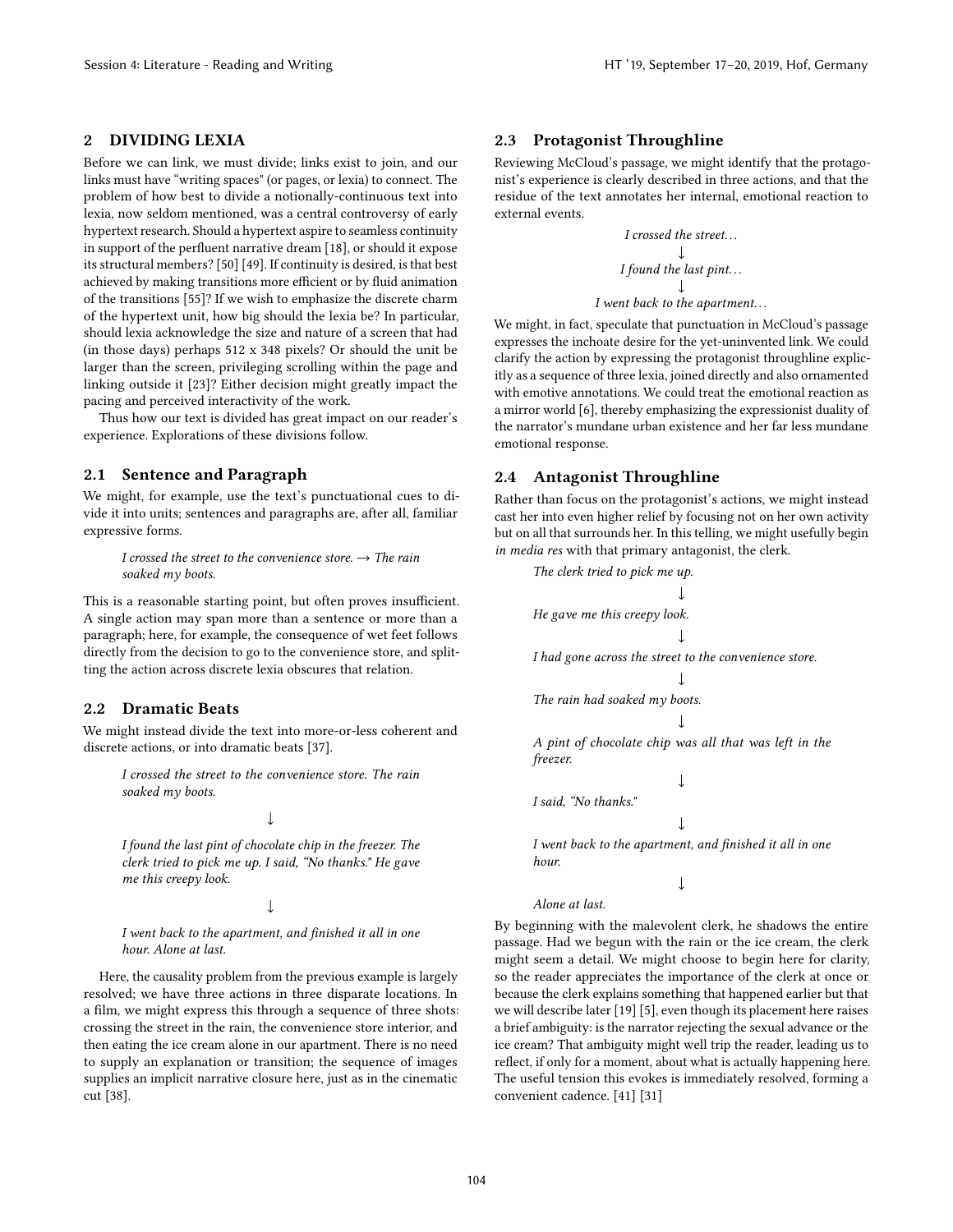## 2.5 Coover Splits

Boundaries between lexia frequently fall between thoughts, scenes, or episodes, allowing each lexia to complete itself and to arrive at an intermediate resting place. A number of writers, however, have experimented with more abrupt transitions [\[28\]](#page-7-17) [\[2\]](#page-6-11), notably transition in the midst of a sentence. [\[11\]](#page-6-12)

I crossed the street to the convenience store. The rain. . . ↓

. . . soaked my boots. I found the last pint of chocolate  $chip...$ 

The pendant fragment builds suspense and propels the reader across the gap of the link while simultaneously inviting the reader to speculate on what might follow. That speculation, in turn, can be amply rewarded when what does follow is unexpected, and can be still more pyrotechnic when several distinct sequels might follow.

#### 2.6 Intensification

Our progress through the scene might be interrupted by digressions that intensify the narrative. A separate path may omit those digressions, or replace them with digressive passages that defuse the implicit tension through humor or self-deprecation.

I crossed the street to the convenience store. The rain . . .

↓

. . . sent filthy rivers along the gutters. I saw a dead rat. The grey water...

↓ . . . soaked my boots. I found the last pint of chocolate chip. . .

A sequence of small split-joins that follow this pattern takes on some aspects of a mirror world, as the intensifying passages can assume a nightmarish quality. [\[6\]](#page-6-8) If the reader finds they can reliably choose to explore or omit the intensifying passages, moreover, they gain an interesting measure of extra-diegetic agency and control over her experience of the resulting narrative [\[35\]](#page-7-18). Additionally, those choices can be used to determine what the reader may see later.

## 2.7 Acceleration

At the outset of a story, we have all the time in the world. The audience is on our side, for they have chosen this story (and not some other), and set aside time and space to read it [\[8\]](#page-6-13). They have paid to enjoy it, and they want get their money's worth. We may take time to establish characters and places, to explain situations, to construct a voice.

As the crisis approaches, things accelerate. We cannot stop to describe. We have no time for exposition. In novels, chapters grow short. Everything speeds toward the climax. Though the action may be recounted in extreme detail—time slows, every tiny action carries tremendous importance—everything happens in a flash.

In hypertext, acceleration translates to shortened lexia, more suspenseful breaks, and increased propensity for inviting interaction, propelling the reader ever-faster toward the next lexia.

#### 2.8 Pointillism

At the extreme limit, short writing spaces regain their lyrical nature [\[51\]](#page-7-19) as language itself fragments into a pointillist wordscape. Much self-conscious electronic literature of the early 21st century explored precisely this terrain, interrogating or seeking to transcend meaning [\[29\]](#page-7-20), though the impulse dates back to the start of literary hypertext and afternoon's word maze [\[26\]](#page-7-21). Short lexia that are open to multiple interpretations can join intersecting cycles, simultaneously commenting on themselves and taking part in two episodic contours.

### 2.9 Locative Forces

Locative hypertexts are meant to be read in a specific place (or a specific kind of place [\[24\]](#page-7-22)), and might range from museum guides to personal advisors to location-specific art installations [\[20\]](#page-6-14), others can be listened to, while others appear through augmented reality. Even sophisticated augmented reality, however, offers far less textual scope than even the crudest codex; all locative media necessarily favor short lexia because, often, that's all that will fit. Still, the lexia of locative media are deeply influenced and contextualized by the physical surroundings of the reader as they experience them.

In addition, physical limitations constrain locative hypertexts. People might easily click on this link or that when doing so means moving a finger, but when following a link means walking up a steep hill, some might not feel up to it, and others—having just climbed that hill, might not want to go back [\[39\]](#page-7-23). Even if screen size were not a constraint, people don't want to stand in one place for long periods— especially not in bad weather. Nor do they enjoy straying too far from snacks, rest rooms, and their car.

# 3 LINKS AMONG LEXIA

Having decided how best to split our text, we must subsequently decide how best to create links from one passage to another. In addition to how our text is split, placement of the link anchor and the relationship between the anchor and destination work together to creating meaning which can—and indeed should—be used to further our aesthetic goals.

## 3.1 Four Roles of Links

Of making lists of link types there is no end, but we may distinguish four families or roles for links among lexia: timeshift, recursus, renewal, and annotation [\[27\]](#page-7-24) [\[5\]](#page-6-10).

- (1) Timeshift moves in time, often to what follows from the scene or moment we have just read, but might also reveal past events that led to it.
- (2) Recursus returns to something we have seen before, to a refrain or a chorus or a catalog, either to reinterpret with new context something we thought we understood (Rashomon) or to mark the cadence before we spin out to some new and distant modulation [\[40\]](#page-7-25).
- (3) Renewal embarks on a new episode—refreshing our reader's mental context—though the new episode might eventually illuminate what has gone before.
- (4) Annotation comments or ornaments the passage we are currently reading; it either leaves us where we are or promises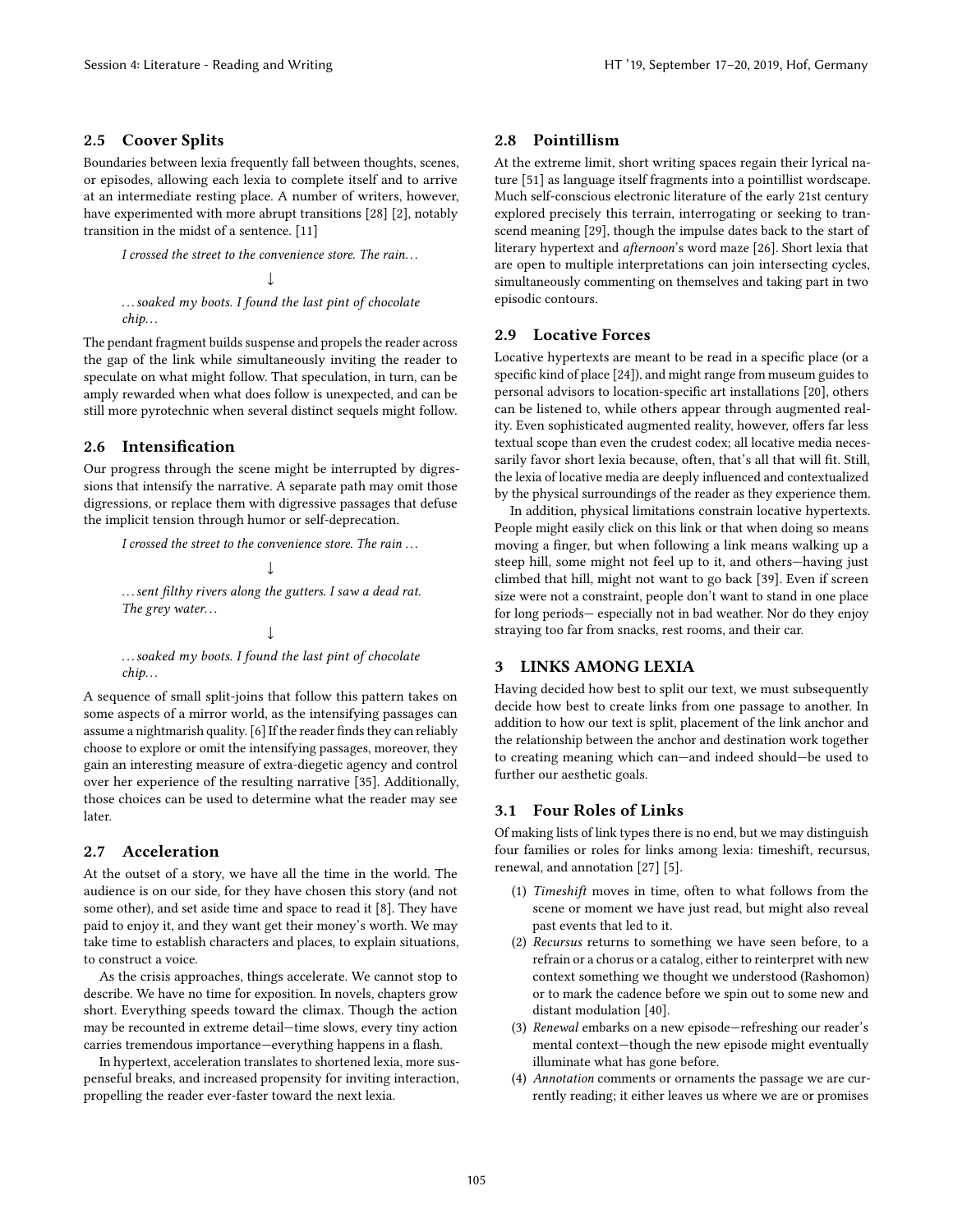(perhaps deceitfully?) to return us again to the place from which we set out.

The link needs to explain itself—links want to be followed, to shine in use—but that explanation can only be made once the link's destination is revealed. When the reader sees a link, they necessarily form a theory of what the link will offer. That theory will be in dialogue with whatever text the link actually delivers [\[30\]](#page-7-1). This exchange is always a complex negotiation, and a generation of teaching materials dedicated to improved website signage has only obscured the issue by pretending that all expression ought to be (or that it can be) concise and sincere [\[31\]](#page-7-2).

## 3.2 Anchors: Position In Sentence

The visible link anchor—the words or symbols that represent the presence of a link—clearly affect the link's meaning. So, too, does the position of the link in the sentence. A link at the start of a sentence initially entices the reader to move away before even finishing their thought, but as it waits there unclicked, the reader's mind may linger even as the eye moves on.

The clerk tried to pick me up. I said, "No thanks." He gave me this creepy look.

Links near the start of the sentence are anchored before the action and can suggest stasis, exposition, exploration. They interrupt the reader's rush to get to the point, reminding the reader that there is something back at the outset to which they may want to return.

Links near then end of the sentence follow the action and can suggest dynamism and departure, the irrevocable leap. They interrupt the reader's reflective impulse and urge them to get on with the story, to let the text replace itself already.

The clerk tried to pick me up.

Here the reader is driven onto the new text without the same pause as the previous example.

Linking to the verb suggests that the destination will comment on or explore the action, its consequences or its motivations.

The clerk tried to pick me up.

#### 3.3 Anchors: Position in Lexia

Building on the previous example of the importance of placement within a sentence, increasing the number of words in a lexia increases the effect of positional placement: links at the beginning of lexia may keep reader's eyes and thoughts returning again and again.

I crossed the street to the convenience store. The rain soaked my boots. I found the last pint of chocolate chip in the freezer. The clerk tried to pick me up. I said, "No thanks." He gave me this creepy look. I went back to the apartment, and finished it all in one hour. Alone at last.

While links at the end of a lexia may signal a reassuring departure or closure, they may also hurry the reader to the end of the lexia more quickly by pulling the eye forward.

I crossed the street to the convenience store. The rain soaked my boots. I found the last pint of chocolate chip in the freezer. The clerk tried to pick me up. I said, "No thanks." He gave me this creepy look. I went back to the apartment, and finished it all in one hour. Alone at last.

## 3.4 Anchors: Parts Of Speech

The part of speech we use for our link anchor can entirely change the meaning of a link. Consider,

> The clerk tried to pick me up. The clerk tried to pick me up. The clerk tried to pick me up.

The lexia to which these links lead might be the same destination, but because our choice of link anchor helps frame the link, the destination will read differently.

> The clerk tried to pick me up.  $\rightarrow$  I said, "No thanks." He gave me this creepy look. or

> The clerk tried to pick me up.  $\rightarrow$  I said, "No thanks." He gave me this creepy look.

or The clerk tried to pick me up.  $\rightarrow$  I said, "No thanks." He gave me this creepy look.

Is this passage about the clerk, or about his failed advances, or about the narrator? The anticipatory theory we form about the link when choosing it informs what we see at the destination [\[21\]](#page-6-15).

Linking to the subject of a sentence suggests annotation—especially when the subject of the sentence is a new narrative element. Indeed, anchoring links to nouns or noun phrases is preponderant in annotative hypertexts such as Wikipedia.

I crossed the street to the convenience store.

Links on verbs in which the subject of the sentence is the protagonist may act as diegetic choices, actions to be taken by the protagonist in which the act of clicking makes the reader complicit.

I crossed the street to the convenience store.

Linking to modifiers and parentheticals may suggest annotation, but skillful use can quickly lead readers to anticipate that these instead offer tangential narratives or renewals.

I crossed the street to the convenience store.

In some hypertexts, anchors may signal their intent or role, either through a distinctive icon [\[7\]](#page-6-16), through text that appears when hovering near the link [\[55\]](#page-7-12), or by launching an explanatory video in the margin [\[43\]](#page-7-26). We might regard this supplementary work of the link anchor as a kind of diacritical mark, an extra element which might generally be understood in its absence, but which adds useful clarity when present.

## 3.5 Anchors: Dialogue With Destination

Just as the link anchor typically offers some hint or assurance of what the link offers, the destination may be read as a commentary on or response to the link source—either the anchor itself or its surrounding lexia. The familiar, annotative case, in which the destination defines or expands on the anchor is by no means the only option. Often, when the link anchor is the direct object, it becomes the subject of the destination.

> He gave me this creepy look.  $\rightarrow$  When he was in seventh grade, Bobby discovered that he could unsettle Mrs. Korensky, his teacher, by staring at her and then crossing his eyes.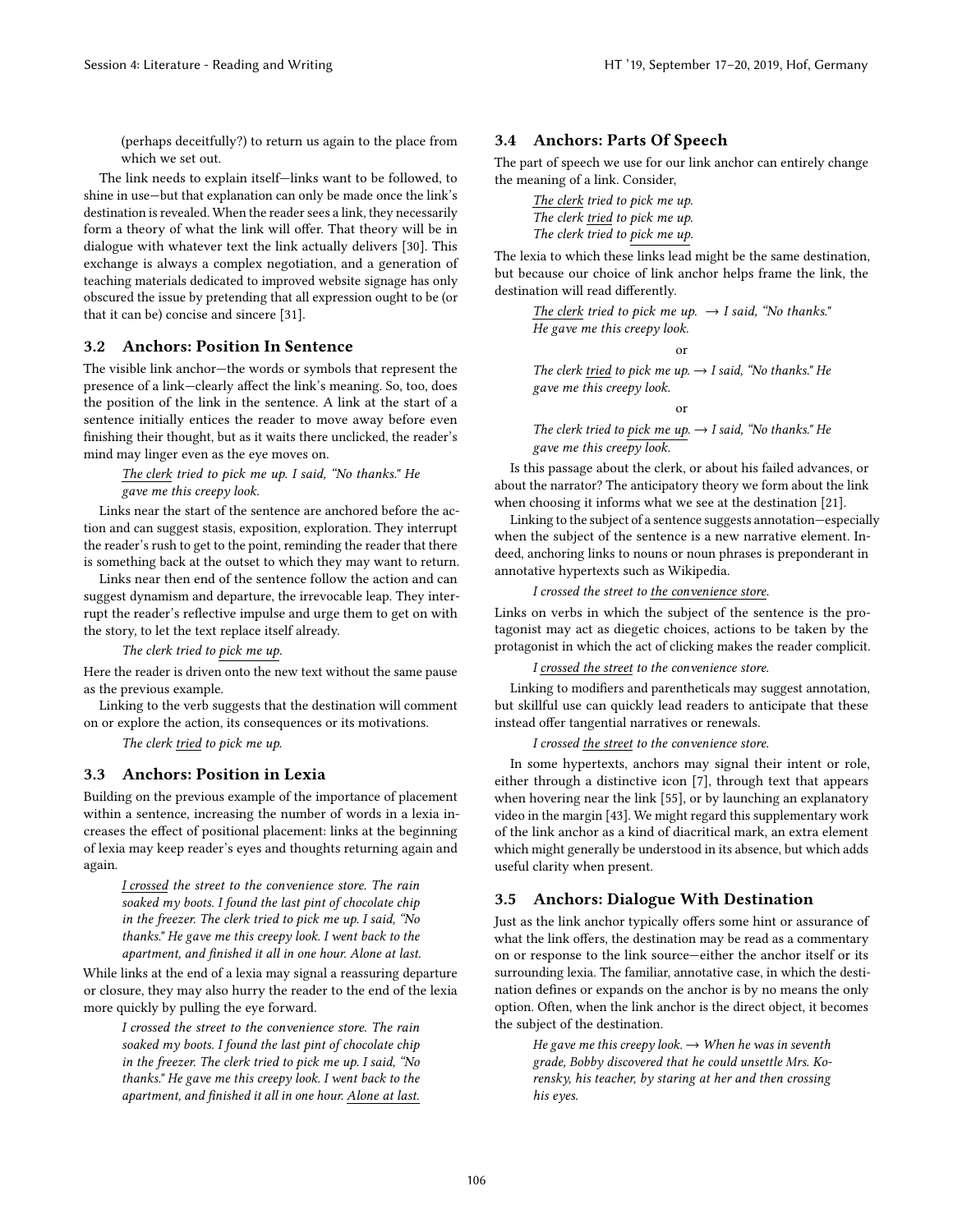A link destination may itself be an ironic comment on the source.

. . . soaked my boots. I crossed the street to the

convenience store.

↓ (Official Trailer: Al Gore, An Inconvenient Truth)

#### 3.6 Diegetic Links

More explicit agency appears when the reader is asked to make or ratify choices on behalf of the narrator, usually focused around a particular action.

I stood outside the convenience store. Cross the street.

Diegetic links are the hallmark of the Interactive Fiction tradition, and trace their heritage back to Zork and Choose Your Own Adventure [\[53\]](#page-7-27), but the desire for diegetic agency (or its simulacrum) [\[35\]](#page-7-18) has a significant impact on the internal construction within lexia. We must include an action taken by the protagonist, and the text on screen alongside it necessarily creates an immediate framing for that action. Often, these links are grouped into a set of explicit choices from which the reader—and protagonist—must choose.

I stood outside the convenience store. Cross the street. Call Naomi instead.

If we offer few choices, or if those choices seem inconsequential, the fictive universe becomes predestinarian at best; at worst, it may come to seem fraudulent. Moreover, choice points, and any content that branches in their wake, must be written; if too numerous, they overburden the writer (or, the writing department), while if too few, they undermine the agency they promise.

To make choosing meaningful or even plausible, we must consider reasonable responses to available choices, and if we ask a reader whether they want to do something, we must anticipate that they might prefer not to [\[26\]](#page-7-21). We need to make the choices clear in their intended impact, even if the reader cannot anticipate their future consequences [\[34\]](#page-7-28) The reader, moreover, may reasonably expect that, having been invited to play a part in the unfolding story, that they will be able to do what they might reasonably expect that the protagonist could do if only the protagonist were as clever as they! [\[3\]](#page-6-17).

Diegetic links valorize coherence and causality, since reader control depends on the reader's comprehension of the protagonist's situation, and role-play depends on her identification with the protagonist's choices. Diegetic links address the reader: they invite her to become the protagonist through role-play and a sense of responsibility for the narrative direction. While many popular examples of texts with diegetic links tend toward the second person, a choice with subtle but profound consequences [\[52\]](#page-7-29), popular contemporary visual novels [\[44\]](#page-7-30) [\[45\]](#page-7-31) show that third-person diegetic choices foster role-play even when the player and the protagonist are not merged by the second-person address.

## 3.7 Integral and Excess Links

Some links are integral to the text, inextricably connected to that which is unlinked and knitting the unlinked together. We cannot remove the links from such texts, any more than we could remove the binding from Ulysses, the rhymes from Blake, or the excess notes from Mozart.

Other links are added to the text; they supplement it, enriching it, but the text remains itself. Surrounding a challenging text with commentary is, of course, an ancient scholastic practice [\[22\]](#page-7-32), and hypertext systems from Intermedia to The New York Times have treated links as supplements that connect articles together rather than as integral parts of the text [\[13\]](#page-6-18).

#### 3.8 Annotation

Discussions of narrative have largely neglected annotation, assuming its expository role obvious and its employment a last resort or a sign of inept writing [\[32\]](#page-7-33). Yet, annotation can carry the entire weight of a story [\[16\]](#page-6-19) and, after a generation of irascible debate in Game Studies, we can now view many cutscenes and other exposition that floats outside of a game's mechanics as narrative annotations of the player's activities.

As Roa [\[48\]](#page-7-5) observes, moreover, annotation can play an important role in supporting an authentically postcolonial voice, offering an opportunity to explain language and customs that may confuse a global audience even though they are second nature (and hence unmentionable) to those in the scene.

Some annotative hypertexts—notably Wikipedia—rely almost completely on definitional links, links that explain or describe their anchors. Intensive links—for example, links that connect to any occurrence of a name or phrase that appears in the text—often emphasize the definitional role [\[14\]](#page-6-0). Yet many other annotations are possible, and offer richer narrative possibilities.

- Epistemic: how do we know this is true?
- Citation: who found out?
- Alternative: what other views do people hold? Why are they mistaken?
- Argumentative: anticipating reader objections, and offering to refute them
- Backstory: how did the annotated fact come to be?
- Ironic: satirizing or problematizing the link anchor
- Motivational: whom does this fact benefit?
- Consequential: what ensues from the annotated assertion?

Annotation offers the reader an implicit contract, a promise to return. Of course, in a narrative world informed by modernism and postmodernism, readers understand that promises are contingent and narrators untrustworthy. The promise, conversely, may be reinforced either by making it explicit—perhaps distinguishing annotation links through a symbol or a typographic convention—or by presenting the annotation within the frame of the current page and thereby avoiding the suggestion of navigation [\[5\]](#page-6-10)[\[55\]](#page-7-12).

# 3.9 Calligraphic, Sculptural, and Automatic Links

Conventional links are commonly calligraphic: each link is created by an author who selects its source and destination. In sculptural hypertexts, in contrast, everything is assumed at first to link to everything else; the author removes unwanted links until only the desired links remain [\[3\]](#page-6-17)[\[39\]](#page-7-23). Sculptural hypertext is a particularly good fit for locative hypertexts such as museum guides where the reader might walk almost anywhere.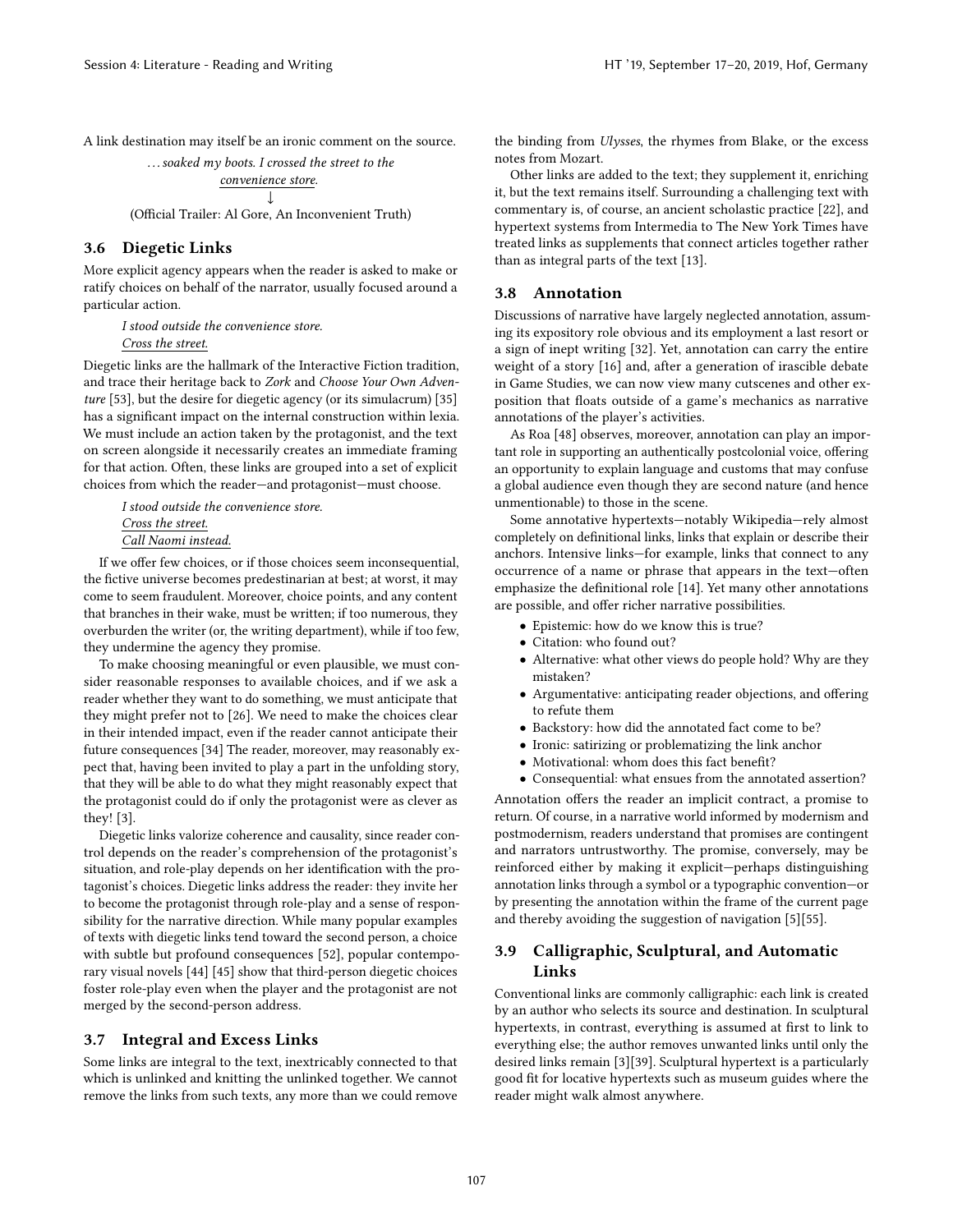Automatic links are omnipresent and mechanical. In an electronic book, we might look up any word in a dictionary, or in Wikipedia. We might ask for a translation of any phrase into a more familiar language, or ask Google to hunt for an apparent allusion. Typically, the anchors of such links—being omnipresent are not distinguished through some typographic callout. And in automatic links, we do not expect to discover authorial insight, nor can we blame the author if the link destination is not helpful or interesting.

# 4 LINKS WITHIN LEXIA

In addition to considerations of splitting lexia and the practices of linking among them, the way links are framed and communicated within lexia color expectations for how they function, and thus bring additional meaning to the experience of interacting with them [\[21\]](#page-6-15). Concrete poetry has proven that the visual design elements of text necessarily impact and influence our interpretation of it. Likewise, the user experience (UX) elements of linking, though a substantially different classification than those previously mentioned, suggest different approaches to the reader; they color the available actions, build expectations, and suggest affordances. After all, the reader of a linked work is not just navigating the text; they are acting within it by process of clicking.

Links that do not navigate to other lexia create interesting case studies for our exercise. After all, links need not "move" the reader or cause "progression." When a link anchor is the only text that changes within a lexia, it creates a sense of static time, or choices being made within a paused moment. This pause reaches beyond a standard pause for player input, as it keeps the protagonist moving and the link reacting while the rest of the text stands still.

## 4.1 Cycling Links

In a cycling link, clicking on the anchor causes the anchor to cycle among options before selecting one. The process is essentially equivalent to a drop-down menu except that the act of cycling itself is often meaningful; it creates a sense of anticipation and exploration of possibility space as the reader clicks through the options for the first time. It also may indicate the protagonist's waffling.

The clerk tried to pick me up. I said, "No thanks." ↓ The clerk tried to pick me up. I said, "Sure, dinner tomorrow?" ↓ The clerk tried to pick me up. I said, "What did you have in mind?"

Authors may choose to explicitly communicate that a link is a cycling link (or any other form of stationary link) through UI elements such as differently colored anchors or double-underline, choose to hope context and convention may frame the link appropriately in the minds of the reader, or choose to surprise the reader with a cycling choice where they expect navigation. Surprising a reader with a cycling link can feel like a boost in agency if used sparingly enough to keep the surprise.

## 4.2 Click-to-Advance

A cousin of the cycling link, click-to-advance links cycle among anchor text options upon click, but unlike cycling links, the changing anchor text communicates a progression. Usually click-to-advance links come to a natural conclusion and may cease to be links upon final click, whereas purely cycling links may cycle through the same set of options and may even require clicking on a "next" link (or equivalent) to stop cycling and make a selection.

I looked in the freezer. ↓ There was only vanilla in the freezer. ↓ Wait, no, there was a single pint of chocolate chip in the freezer. ↓

I found the last pint of chocolate chip in the freezer.

When coupled with static text surrounding the dynamic anchor, click-to advance links can create a feeling of slow-motion time both progression and lack of progression simultaneously.

## 4.3 Disappearing Links

Links that disappear generally emphasize their disappearance to communicate a "lack" or absence to the reader.

> The clerk tried to pick me up. I said "No Thanks" [punch the clerk] (reader selects "[punch the clerk]") ↓ ("[punch the clerk]" option disappears) ↓ The clerk tried to pick me up. I said "No Thanks"

In this example, a choice disappears on the reader the moment they make it, intentionally presenting an option, then declaring that option unavailable. The disappearance emphasizes a moment when the protagonist does not have as much agency as the reader might want—a way to communicate that the reader's desires are understood, but the author is intentionally denying them.

# 4.4 Timed Links

Timed links are those that advance, change, or disappear on a timer without prompting or input from the reader. The timing mechanism (e.g. a counter) may be visible or invisible to the reader. If invisible, links changing without input from the reader may be used to undermine agency, convey difficulty or urgency in a protagonist's choice, or might be used rhythmically to convey the steady marching forward of time—often in a way that rushes the reader or protagonist along.

Visible timers are used widely in games to force quick action from the player. Just adding a visible countdown timer to a game—even a very generous one that poses no real threat to the player—creates a sense of urgency. [\[17\]](#page-6-20) Timers may also be used with other link types to heighten urgency and increase drama. Often, timers are added to choices where the protagonist feels a sense of urgency that the player should feel as well.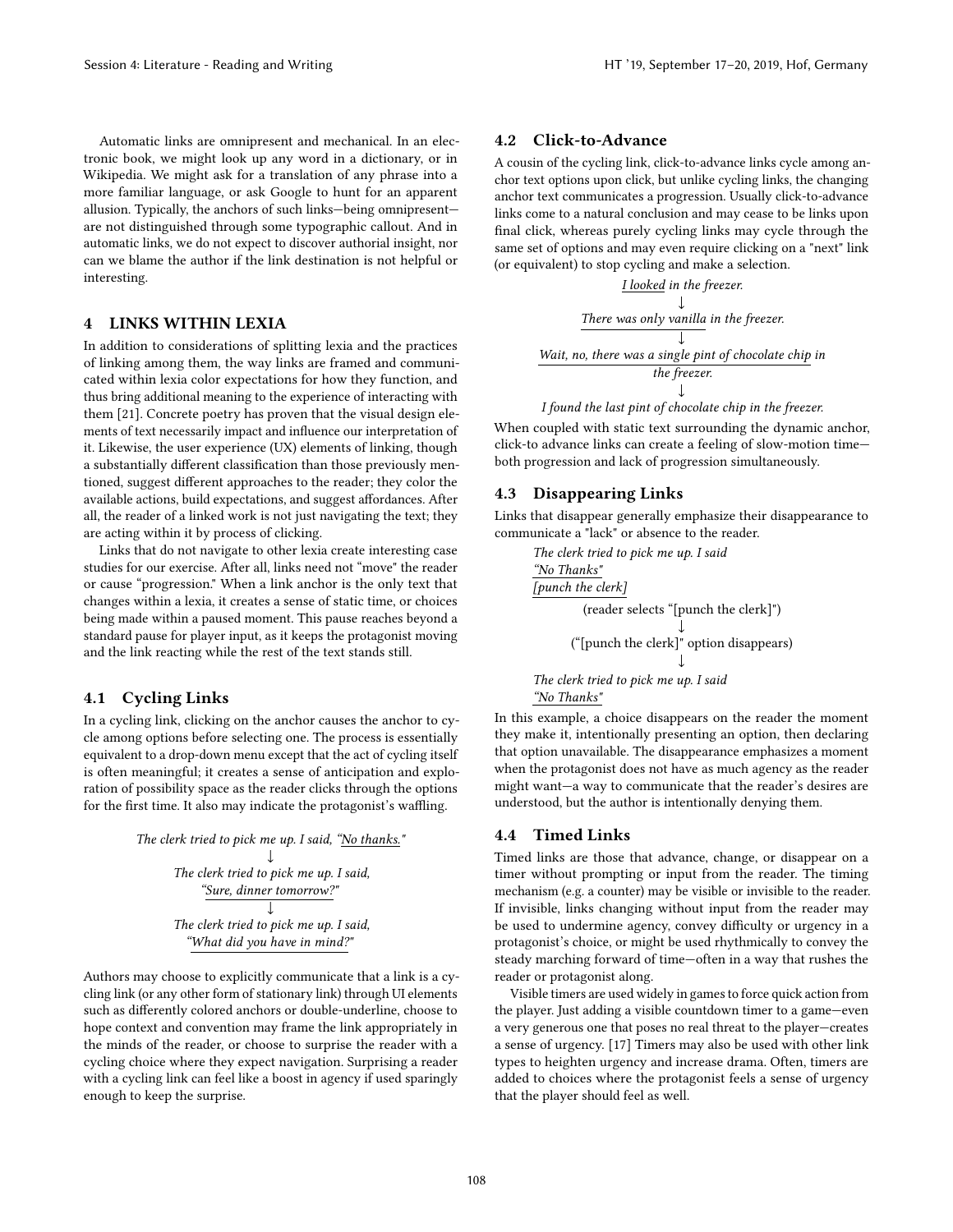## 4.5 Appearing Links

Links may appear after certain conditions are met. If these conditions are met by completing certain actions or steps, the appearance of a link may feel like progression or a path forward, thus engendering a sense of accomplishment.

Links may also appear as timed events (see timed links). An appearance without the input of the player may feel like a deus ex machina moment, triggering relief in our reader, especially if coming on the heels of a tense or dramatic exchange.

### 4.6 Shimmer Text

Shimmer text offers a link anchor that quickly cycles among options without a click or other input from the reader [\[47\]](#page-7-34). Unlike cycling links, in which clicking on the anchor cycles to the next option, clicking a shimmering link makes the anchor stop cycling among options. After the anchor is clicked, the link hardens into static text.

The clerk tried to pick me up. I said, "[No thanks / You wish! / Maybe next time.]" He gave me this creepy look.

↓ (reader selects while "[No thanks.] is visible")

The clerk tried to pick me up. I said, "No thanks." He gave me this creepy look.

In practice, clicking on shimmering links feels like bringing calm to a moving target. It conveys that (finite) choices are present, and applies a finality to their selection. The faster the options cycle, the more frantic the passage feels, and the more relief the player feels when that tension is alleviated. If one option is more attractive to the player, requiring more physical dexterity to make that selection communicates that the protagonist may feel proportionate difficulty taking that action in the narrative world.

## 4.7 Stretchtext and Replacement Links

Stretchtext is a form of hypertext in which triggering a link replaces the anchor with additional text, thus extending or stretching the amount of text in a lexia. These links are sometimes referred to as "replacement links".

I crossed the street to the convenience store. The rain soaked my boots.

#### ↓

I crossed the street to the convenience store. The rain sent filthy rivers along the gutters. The grey water soaked my boots.

#### ↓

I crossed the street to the convenience store. The rain sent filthy rivers along the gutters. I saw a rat. The grey water soaked my boots.

In stretchtext, the text around the link anchor remains static while the anchor stretches and grows the text. The effect of adding more detail in this way pauses the flow of narrative, often emphasizing the effect of slowing or stopping a particular moment, and instead directing the reader's attention to an intensification, annotative narrative, or digressive asides.

## 5 DISCUSSION

Our catalog of styles is not meant to be exhaustive, but rather meant to demonstrate the effect (and effectiveness) of subtle changes. Our exercises are intended descriptively, not prescriptively, both as a conversational starting point for analysis and as a compendium of useful techniques for artists to take and interpret and build upon.

Each style we outline here need not necessarily be mutually exclusive. Links appearing at the beginning of a sentence may also be communicating diegetic action; these categories may bleed and overlap. And as a purveyor of meaning and an extension of language itself, links may necessarily convey ambiguity. Adept writers will harness reader expectations and, even if undermining them, wield them to aesthetic effect.

New techniques are always being created, and familiar styles shift to create new meanings and associations in the mind of the audience. We cannot possibly hope to capture all uses of links, and alas, we are still constrained by the space and communicative affordances of the facsimile of the printed page.

Nevertheless, we hope that this guide serves as a useful starting point for updating our vocabulary around the scholarship of links and moves towards a poetics for their critical analysis and practical application.

# ACKNOWLEDGMENTS

Noah Wardrip-Fruin, Jacob Garbe, Aaron A. Reed, Michael Mateas, and Bruno Dias provided valuable conversations and feedback on some of the early ideas from which this paper grew.

#### REFERENCES

- <span id="page-6-4"></span>[1] Akpem S.: Building Nonlinear Narratives for the Web. A List Apart . [https:](https://alistapart.com/article/building-nonlinear-narratives-for-the-web) [//alistapart.com/article/building-nonlinear-narratives-for-the-web](https://alistapart.com/article/building-nonlinear-narratives-for-the-web) (2015)
- <span id="page-6-11"></span>Arnold M.-K.: Lust. Eastgate Quarterly Review of Hypertext 1. (1993)
- <span id="page-6-17"></span>[3] Bernstein M., Greco D." Card Shark and Thespis: Exotic Tools for Hypertext Narrative. In: Wardrip-Fruin N, Harrigan P (eds) FIRST PERSON. MIT Press, Cambridge (2002)
- <span id="page-6-5"></span>[4] Bernstein M.: Criticism. Proceedings of the 21st ACM conference on Hypertext and hypermedia 235–244. (2010)
- <span id="page-6-10"></span>[5] Bernstein M.: Getting Started with Hypertext Narrative. Eastgate Systems, Inc, Watertown, MA. (2016)
- <span id="page-6-8"></span>[6] Bernstein M.: Patterns of Hypertext. Hypertext âĂŸ98. 21–29. (1998)
- <span id="page-6-16"></span>[7] Brown P.J. Turning Ideas Into Products: The Guide System. Proceedings of the ACM Conference on Hypertext 33–40. (1987)
- <span id="page-6-13"></span>[8] Calvino I. If on a Winter's Night a Traveler. Harcourt Brace Jovanovich, New York. (1981)
- <span id="page-6-1"></span>[9] Bolter J.D.: Writing Space. Lawrence Erlbaum Associates. (1991)
- <span id="page-6-6"></span>[10] Chabon M. Wonder Boys. Villard Books, New York. (1995)
- <span id="page-6-12"></span>[11] Coover R.: Heart Suit. In: (ed) A CHILD AGAIN. McSweeney's, San Francisco. (2005)
- <span id="page-6-3"></span>[12] Coover R.: Literary Hypertext: Passing of the Golden Age. Feed Magazine [http:](http://nickm.com/vox/golden_age.html) [//nickm.com/vox/golden\\_age.html](http://nickm.com/vox/golden_age.html) (2000)
- <span id="page-6-18"></span>[13] Davis H.C.: Referential Integrity of Links in Open Hypermedia Systems. The Proceedings of the Ninth ACM Conference on Hypertext and Hypermedia, Hypertext 98. 207–216. (1998)
- <span id="page-6-0"></span>[14] DeRose S.J.: Expanding the Notion of Links Proceedings of the Second Annual Acm Conference on Hypertext. HYPERTEXT âĂŸ89 249–257. (1989)
- <span id="page-6-2"></span>Eagleton T.: After Theory Basic Books, New York. (2003)
- <span id="page-6-19"></span>Egan J.: Black Box. The New Yorker. (2012)
- <span id="page-6-20"></span>[17] Fullerton, T.: Game Design Workshop, Second Ed.: A Playcentric Approach to Creating Innovative Games. Elsevier: Burlington, MA. (2008)
- <span id="page-6-7"></span>[18] Gardner J.: The Art of Fiction: Notes on Craft for Young Writers. Vintage Books, New York. (1983)
- <span id="page-6-9"></span>[19] Genette G.: Narrative Discourse: An Essay in Method. Cornell University Press, Ithaca, NY. (1983)
- <span id="page-6-14"></span>[20] Gibson W.: Pattern Recognition. G.P. Putnam's Sons, New York. (2003)
- <span id="page-6-15"></span>[21] Glazier L.P.: Digital Poetics: The Making of E-Poetries. University of Alabama Press, (2001)